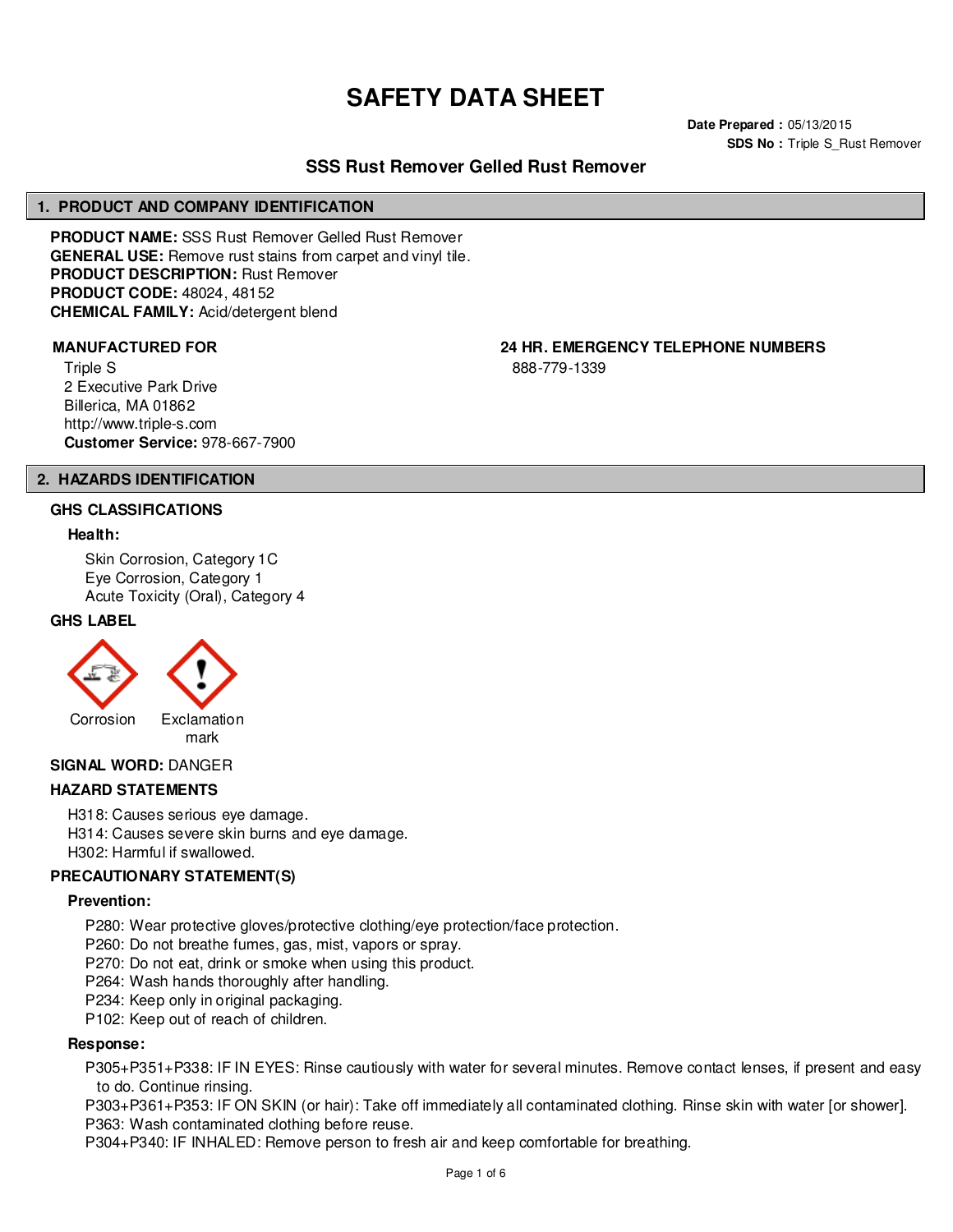P301+P330+P331: IF SWALLOWED: Rinse mouth. Do NOT induce vomiting. P310: Immediately call a POISON CENTER or doctor/physician.

# **Storage:**

P405: Store locked up. P403: Store in a well-ventilated place.

P233: Keep container tightly closed.

# **Disposal:**

P501: Dispose of contents/container according to all local, state and Federal regulations.

# **EMERGENCY OVERVIEW**

**PHYSICAL APPEARANCE:** Clear Liquid

**IMMEDIATE CONCERNS:** Causes irreversible eye damage and skin burns.

# **POTENTIAL HEALTH EFFECTS**

**EYES:** Corrosive to the eyes and may cause severe damage including blindness.

**SKIN:** Corrosive, causes skin burning.

**SKIN ABSORPTION:** Harmful if absorbed through skin.

**INGESTION:** Harmful if swallowed.

**INHALATION:** Vapors are irritating to eyes and respiratory tract.

# **REPRODUCTIVE TOXICITY**

**TERATOGENIC EFFECTS:** None known.

**CARCINOGENICITY:** None known.

**MUTAGENICITY:** None known.

**ROUTES OF ENTRY:** Eye, skin, ingestion, Inhalation.

**TARGET ORGAN STATEMENT:** Respiratory tract.

**CANCER STATEMENT:** NA = Not Applicable

**WARNING CAUTION LABELS:** Corrosive

**PHYSICAL HAZARDS:** May be corrosive to certain metals.

# **3. COMPOSITION / INFORMATION ON INGREDIENTS**

| <b>Chemical Name</b>                | $Wt.\%$ | <b>CAS</b> |
|-------------------------------------|---------|------------|
| Ammonium Bifluoride                 | $0 - 5$ | 1341-49-7  |
| <b>Xanthane Gum</b>                 | $0 - 2$ | 11138-66-2 |
| Dipropylene glycol monomethyl ether | $0 - 2$ | 34590-94-8 |
| Water                               | 70 - 75 | 7732-18-5  |

# **4. FIRST AID MEASURES**

**EYES:** Immediately flush eyes with water for at least 15 minutes, while holding eyelids open. Remove contact lenses, if present, after the first 5 minutes, then continue rinsing eye. Seek medical attention immediately.

**SKIN:** Remove contaminated clothing. Immediately flush with water followed by washing with mild soap. Seek medical attention.

**INGESTION:** Get immediate medical attention. Do not induce vomiting unless instructed to do so by poison center or physician.

**INHALATION:** Remove victim to fresh air and monitor. Seek medical advise if irritation persists.

# **SIGNS AND SYMPTOMS OF OVEREXPOSURE**

**EYES:** Severe burning sensation, damage marked by burns.

**SKIN:** Burning sensation, redness, swelling and possible blistering.

**SKIN ABSORPTION:** Not Established

**INGESTION:** Irritation of mouth, throat, along with stomach upset, vomiting.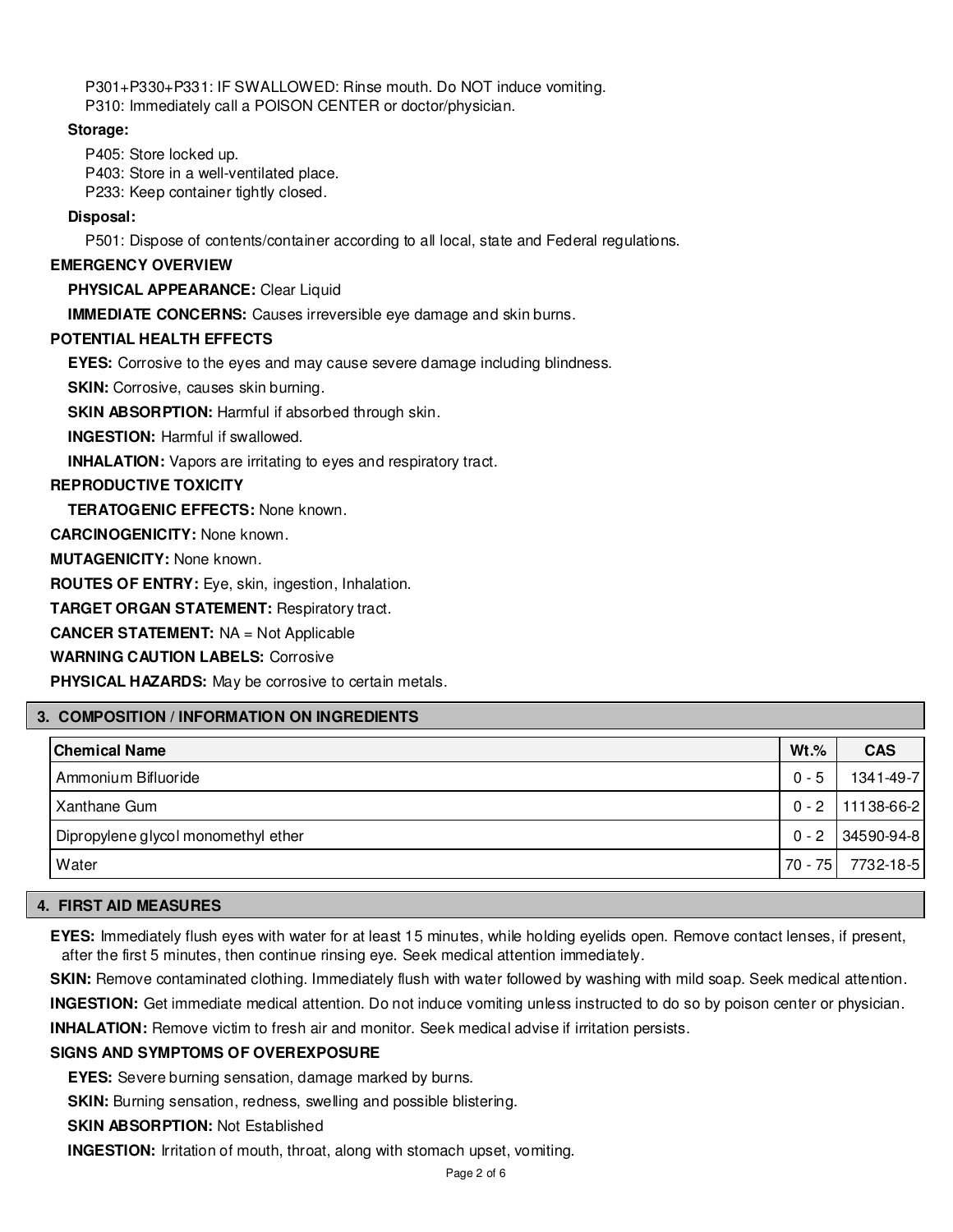**INHALATION:** Irritation of nose, throat and lungs with coughing, sneezing, possible difficulty breathing.

**ACUTE TOXICITY:** Corrosive to eyes and skin. Harmful if inhaled. Harmful if swallowed

**NOTES TO PHYSICIAN:** Probable mucosal damage may contraindicate the use of gastric lavage.

# **5. FIRE FIGHTING MEASURES**

**FLAMMABLE CLASS:** None

**EXTINGUISHING MEDIA:** Not required.

**EXPLOSION HAZARDS:** None

**FIRE FIGHTING PROCEDURES:** Use an extinguishing agent suitable for surrounding fire.

**HAZARDOUS DECOMPOSITION PRODUCTS:** None Expected.

# **6. ACCIDENTAL RELEASE MEASURES**

**SMALL SPILL:** Avoid runoff into storm sewers and ditches which lead to waterways.

**LARGE SPILL:** Avoid walking in material. Prevent product from entering into stream, soil, storm sewer or other bodies of water.

# **ENVIRONMENTAL PRECAUTIONS**

**WATER SPILL:** Avoid discharges into open waterways.

**LAND SPILL:** Avoid discharge to soil.

**AIR SPILL:** NA = Not Applicable

**GENERAL PROCEDURES:** Isolate spill or leak area immediately. Keep unauthorized personnel away. Do not touch or walk through spilled material. Prevent entry into waterways, sewers, or confined areas. Absorb with dry earth, sand or other noncombustible material and transfer to containers.

**RELEASE NOTES:** Product may be harmful to aquatic life.

**SPECIAL PROTECTIVE EQUIPMENT:** Eye protection, rubber gloves, rubber boots to protect feet.

# **7. HANDLING AND STORAGE**

**GENERAL PROCEDURES:** Close container after use.

**HANDLING:** Wear chemical resistant rubber or neoprene gloves and eye safety goggles/full face shield when handling.

**STORAGE:** Store only in original container. Do not reuse empty container. If a leaky container must be contained within another, mark the outer container to identify the contents. Store product away from food and water sources. Keep this product under locked storage sufficient to make it inaccessible to children or persons unfamiliar with its proper use.

**STORAGE TEMPERATURE:** Store at ambient temperatures.

**STORAGE PRESSURE:** Store at ambient atmospheric pressure.

# **8. EXPOSURE CONTROLS / PERSONAL PROTECTION**

# **EXPOSURE GUIDELINES**

| OSHA HAZARDOUS COMPONENTS (29 CFR1910.1200) |             |                        |                   |                  |                   |
|---------------------------------------------|-------------|------------------------|-------------------|------------------|-------------------|
|                                             |             | <b>EXPOSURE LIMITS</b> |                   |                  |                   |
|                                             |             | <b>OSHA PEL</b>        |                   | <b>ACGIH TLV</b> |                   |
| <b>Chemical Name</b>                        |             | ppm                    | mg/m <sup>3</sup> | ppm              | mg/m <sup>3</sup> |
| Ammonium Bifluoride                         | <b>TWA</b>  |                        | 2.5               |                  | 2.5               |
|                                             | <b>TWA</b>  | 100                    | 600               | 100              | 606               |
| Dipropylene glycol monomethyl ether         | <b>STEL</b> |                        |                   | 150              | 909               |

**ENGINEERING CONTROLS:** Use in well ventilated area.

# **PERSONAL PROTECTIVE EQUIPMENT**

**EYES AND FACE:** Chemical splash googles and full face-shield.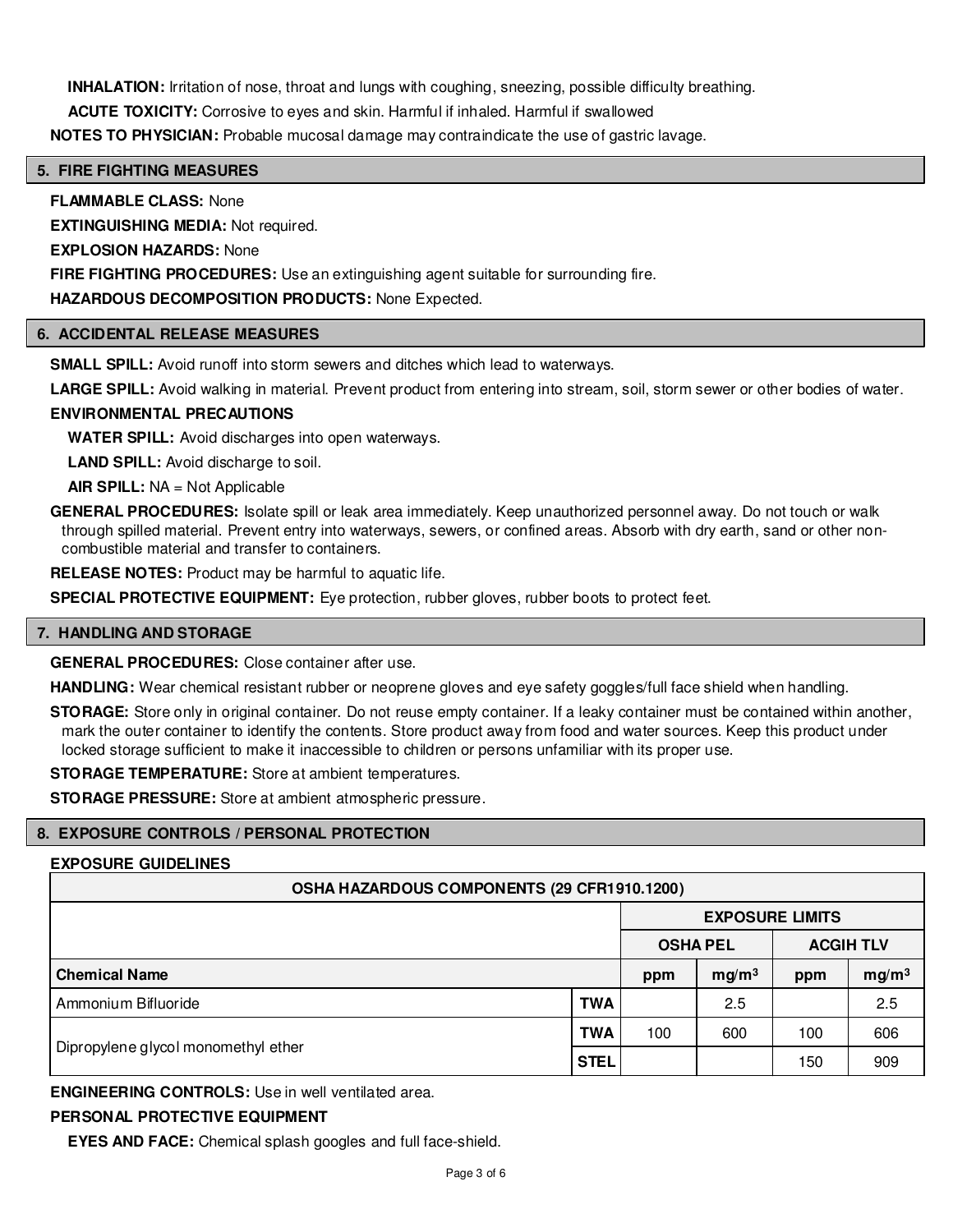**SKIN:** Rubber or other chemical resistant gloves.

**RESPIRATORY:** A respirator is not needed under normal and intended conditions of product use.

**PROTECTIVE CLOTHING:** NA = Not Applicable

**WORK HYGIENIC PRACTICES:** Wash with soap and water after handling. Do not eat, drink or smoke while using product.

# **9. PHYSICAL AND CHEMICAL PROPERTIES**

**PHYSICAL STATE:** Liquid **ODOR:** Pungent **ODOR THRESHOLD:** Not Established **COLOR:** Water Clear **pH:** < 5.0 **PERCENT VOLATILE:** >90 **FLASH POINT AND METHOD:** None **FLAMMABLE LIMITS:** N/A **AUTOIGNITION TEMPERATURE:** NA = Not Applicable **VAPOR PRESSURE:** ~ 20 mm Hg at (68°F) **VAPOR DENSITY:** > 1 Air = 1 **BOILING POINT: 212º F; 100° C FREEZING POINT: 32° F; 0° C THERMAL DECOMPOSITION:** Not Available **SOLUBILITY IN WATER:** Complete **EVAPORATION RATE:** (Water =1) 1.0 **DENSITY:** 8.56 at (20°F) **SPECIFIC GRAVITY:** 1.026 grams/ml. at 20°C (68°F) **VISCOSITY:** Water thin. **(VOC):** 1.930 % by weight

# **10. STABILITY AND REACTIVITY**

# **REACTIVITY:** Yes

**HAZARDOUS POLYMERIZATION:** Will not occur.

**STABILITY:** Stable under normal storage and use conditions.

**CONDITIONS TO AVOID:** Do not mix with other chemicals.

**POSSIBILITY OF HAZARDOUS REACTIONS:** Not Established

**HAZARDOUS DECOMPOSITION PRODUCTS:** Under normal conditions of storage and use, hazardous decomposition products should not be produced.

**INCOMPATIBLE MATERIALS:** Strong alkalis, reducing agents, chlorine bleach products;metals e.g. aluminum, brass, copper, iron.

# **11. TOXICOLOGICAL INFORMATION**

# **ACUTE**

| <b>Chemical Name</b>                | ORAL $LD_{50}$<br>(rat) | <b>DERMAL LD<sub>50</sub></b><br>(rabbit) |
|-------------------------------------|-------------------------|-------------------------------------------|
| Dipropylene glycol monomethyl ether | $> 5000$ mg/kg<br>(rat) | 9510 mg/kg<br>(rabbit)                    |

**EYES:** Not Established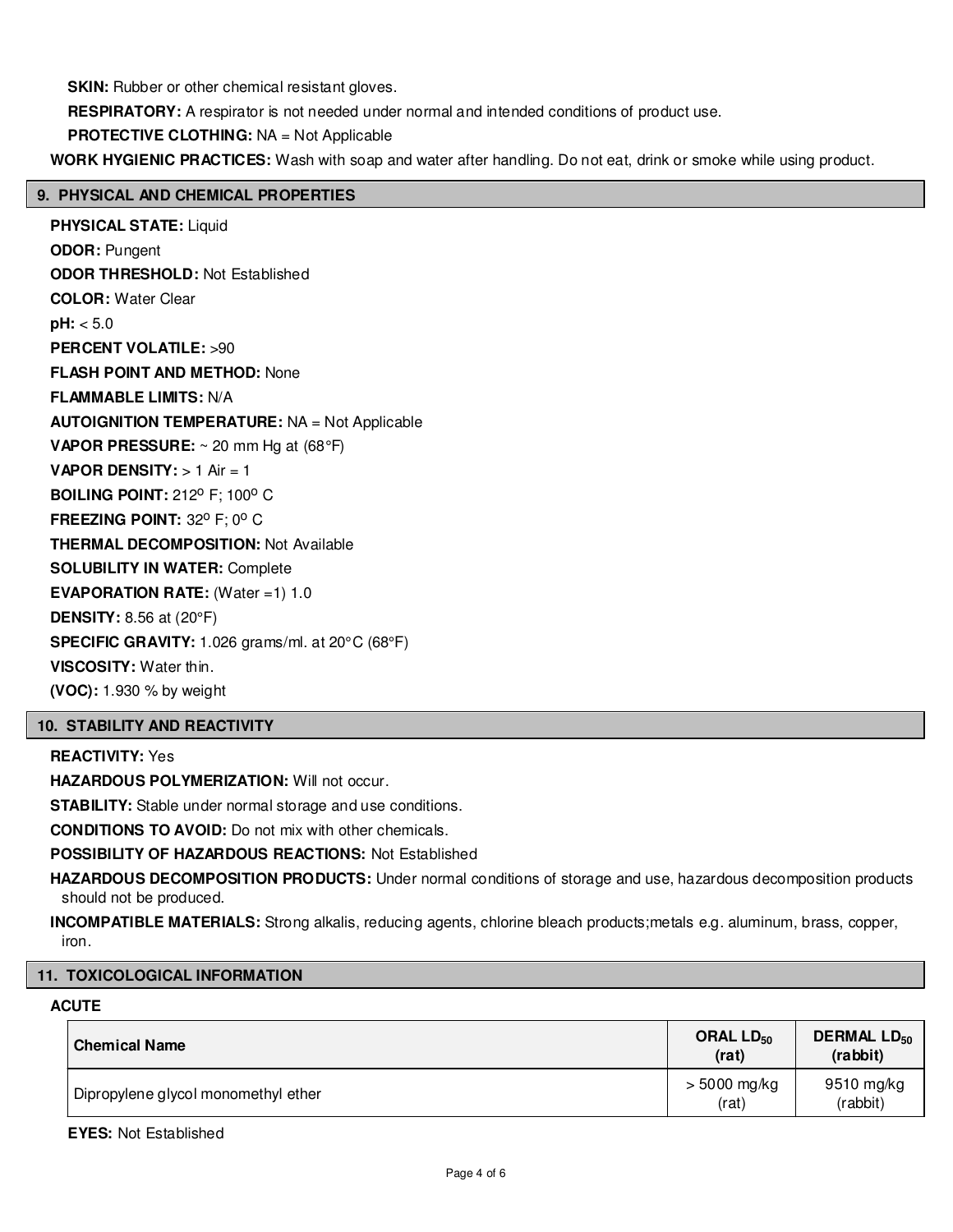**DERMAL LD50:** Not Established

**ORAL LD50:** Not Established

**EYE EFFECTS:** Corrosive to eyes. Permanent damage may occur.

**SKIN EFFECTS: Corrosive to skin.** 

# **CARCINOGENICITY**

**IARC:** No products were found.

**CORROSIVITY:** Corrosive

**GENETIC EFFECTS:** No known significant effects or critical hazards.

**REPRODUCTIVE EFFECTS:** No known significant effects or critical hazards.

**TARGET ORGANS:** Vapors may harm respiratory tract.

**TERATOGENIC EFFECTS:** No known significant effects or critical hazards.

**MUTAGENICITY:** No known significant effects or critical hazards.

# **12. ECOLOGICAL INFORMATION**

**ENVIRONMENTAL DATA:** Not Established

**ECOTOXICOLOGICAL INFORMATION:** This material may be toxic to aquatic life.

**BIOACCUMULATION/ACCUMULATION:** Not Established

**AQUATIC TOXICITY (ACUTE):** Not Established

**CHEMICAL FATE INFORMATION:** Not Established

# **13. DISPOSAL CONSIDERATIONS**

**DISPOSAL METHOD:** Any method in accordance with local, state and federal laws. Best method is to recycle or reuse for intended purpose. If discarded, this material and its containers should be treated as hazardous waste based on the characteristics of corrosivity as defined under federal RCRA regulations (40 CFR 261). Consult local authorities for disposal into public sewer.

**FOR LARGE SPILLS:** Consult with local and state authorities for large volume disposal.

**PRODUCT DISPOSAL:** Any method in accordance with local, state, and federal laws. Best method is to recycle or reuse for intended purpose.

**EMPTY CONTAINER:** Rinse container with clear water. Offer container for recycling, or dispose of in trash.

# **14. TRANSPORT INFORMATION**

# **DOT (DEPARTMENT OF TRANSPORTATION)**

**PROPER SHIPPING NAME:** Hazmat - Limited Quantity

**TECHNICAL NAME:** NA = Not Applicable

**PLACARDS:** None

**LABEL:** Certain package sizes determine the proper labeling of containers. Consult manufacturer for specific information regarding proper labeling.

**OTHER SHIPPING INFORMATION:** Certain shipping modes and packaging sizes may have exceptions from the transport regulations. The classifications/information provided above may not reflect applicable exceptions. Contact the manufacturer for more specific information on the proper shipping of this material.

**SPECIAL SHIPPING NOTES:** Quantities less than or equal to one (1) gallon = Limited Quantity not regulated.

# **AIR (ICAO/IATA)**

**SHIPPING NAME:** Contact manufacturer for more information.

# **VESSEL (IMO/IMDG)**

**SHIPPING NAME:** Contact manufacturer for more information.

# **15. REGULATORY INFORMATION**